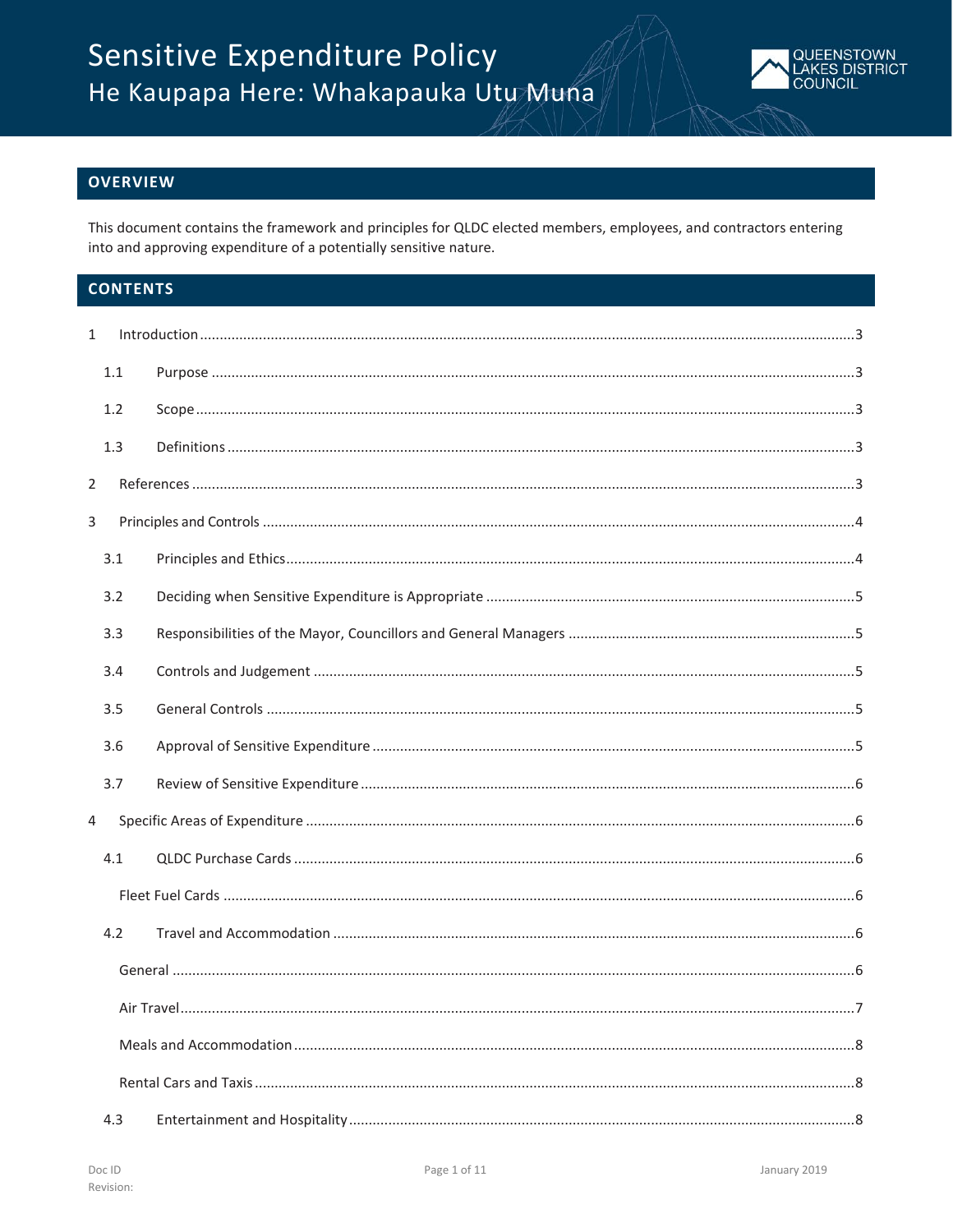| 4.4 |  |
|-----|--|
|     |  |
|     |  |
|     |  |
|     |  |
|     |  |
| 4.5 |  |
|     |  |
|     |  |
|     |  |
|     |  |
|     |  |
|     |  |
| 4.6 |  |
|     |  |
|     |  |
|     |  |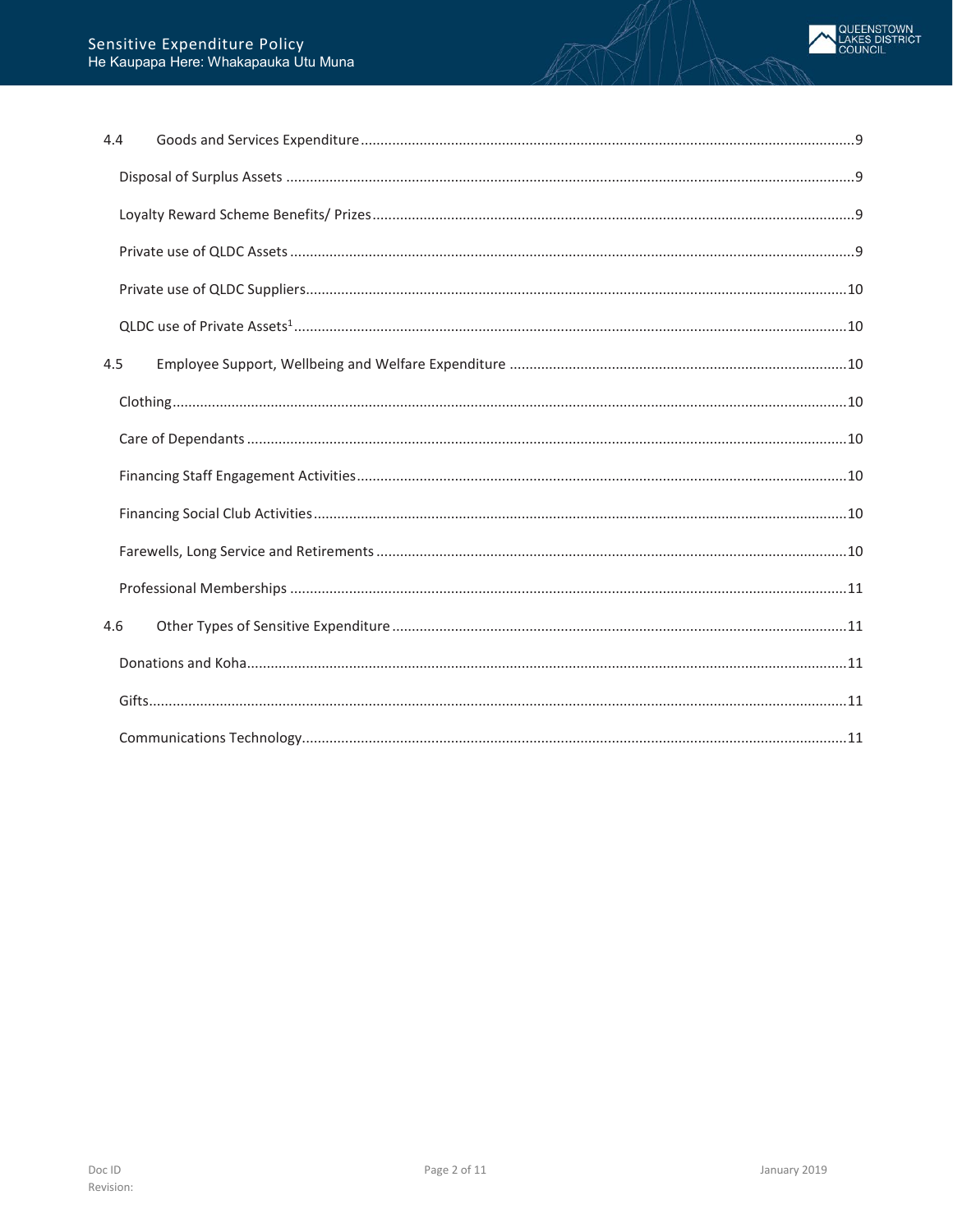<span id="page-2-0"></span>

## <span id="page-2-1"></span>**1.1 PURPOSE**

The purpose of this policy is to provide elected members and managers with a clear framework for managing sensitive expenditure and any related conflicts of interest.

Queenstown Lakes District Council (QLDC) treats every individual employee with fairness in regard to sensitive expenditure.

#### <span id="page-2-2"></span>**1.2 SCOPE**

This policy applies to all elected members, employees and contractors of QLDC. The term "employee" will be deemed to mean all persons that are covered by this policy other than elected members.

*Explanatory note: volunteers are excluded from this policy as it is expected that volunteers will not have responsibility for approving or procuring goods and services.*

# <span id="page-2-3"></span>**1.3 DEFINITIONS**

- > **Approving Manager:** an employee's line manager or a manager higher in the financial delegation approval hierarchy.
- > **Conflict of Interest:** any situation in which a private interest or personal considerations may affect, or could be perceived to affect, an employee or elected member's judgement and/or ability to act in the best interest of QLDC.
- > **Entertainment Expenses:** expenditure on food, beverages, tickets for events, and related supplies for events, involving one or more Council employee(s)/or one or more guests, and the purpose of the expenditure is to represent the Council or provide reciprocity of hospitality or build business relationships in pursuit of Council goals.
- > **Official Function:** social functions, entertainment events, ceremonies, meetings, special events and conferences that can be demonstrated to provide clear benefit to the Council. Such functions must be sanctioned by the Chief Executive, or the relevant Senior Management Team member.
- > **Credit Card:** includes vehicle fleet cards, purchase cards and equivalent cards used to obtain goods and services before payment is made.
- > **Sensitive Expenditure:** any QLDC expenditure that provides, or hasthe potential to provide, or hasthe perceived potential to provide a private benefit to an individual employee that is additional to the business benefit to the entity of the expenditure. It also includes expenditure by QLDC that could be considered unusual for QLDC's purpose and/or functions. Travel, accommodation, gifts and hospitality, staff support and welfare related expenditure are examples of sensitive expenditure.
- > **Supplier:** a current or potential provider of goods or services to QLDC.

# <span id="page-2-4"></span>**2 REFERENCES**

| <b>Type</b>           | <b>Title</b>                                    |
|-----------------------|-------------------------------------------------|
| <b>QLDC Corporate</b> | $>$ Code of Conduct                             |
|                       | > Conflict of Interest Policy                   |
|                       | > Protected Disclosures (Whistleblowers) Policy |
|                       | $>$ Fraud Policy                                |
|                       | > Travel Expenses Reimbursement Policy          |

**QUEENSTOWN AKES DISTRICT**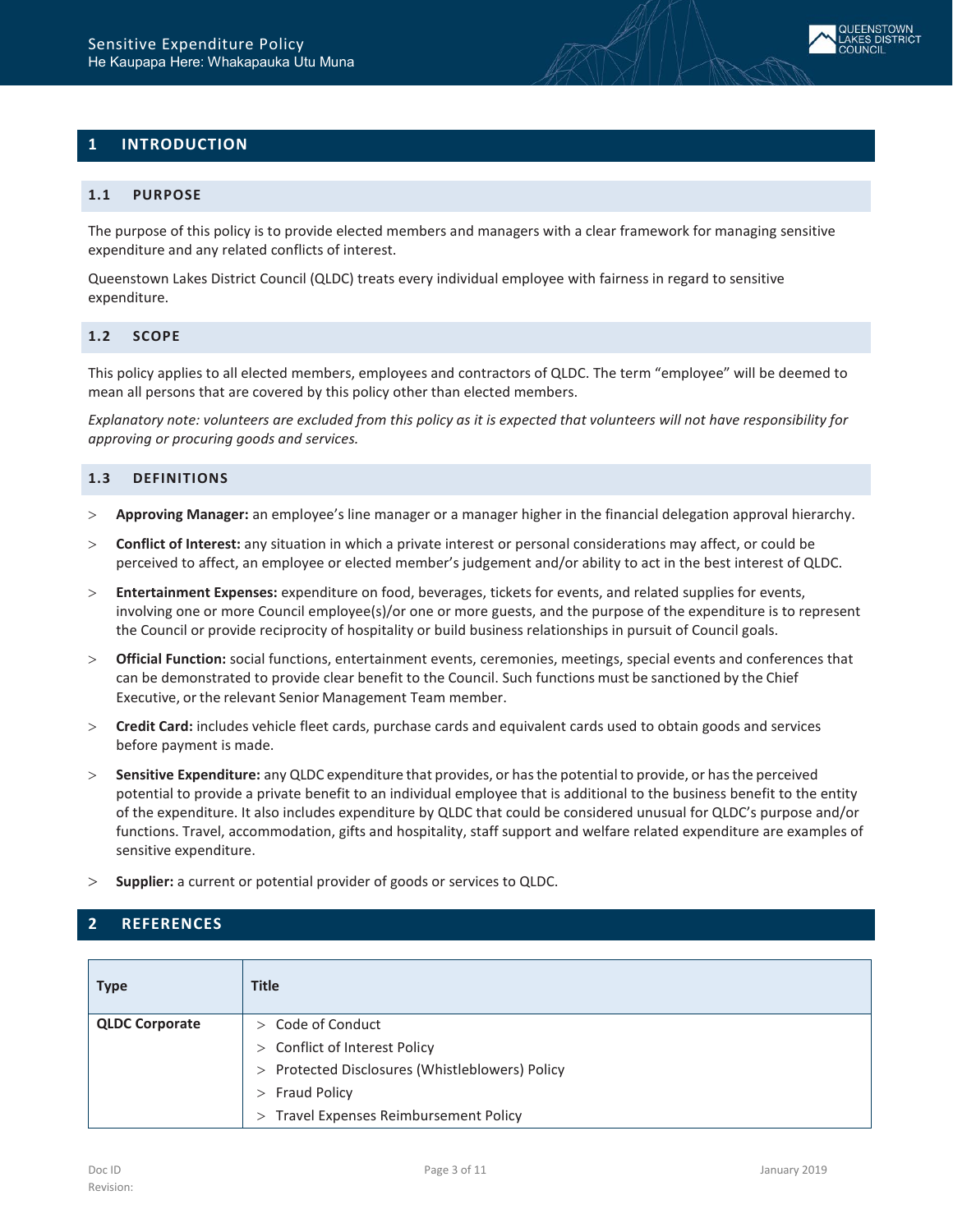

| <b>Type</b>  | <b>Title</b>                                                                                        |
|--------------|-----------------------------------------------------------------------------------------------------|
|              | > Receiving Gifts & Hospitality Policy                                                              |
|              | > Staff Recognition for Significant Events Guidelines                                               |
|              | $>$ Leave Policy                                                                                    |
|              | > Vehicle Use Policy                                                                                |
|              | > Mobile Phone Policy                                                                               |
|              | > P-Card (Purchase Card) Policy                                                                     |
|              | > Procurement Policy                                                                                |
|              | > Procurement Guidelines                                                                            |
|              | <b>Financial Delegations</b><br>>                                                                   |
| Legislation  | > Local Government Act 2002                                                                         |
|              | > Local Authority (Member's Interests) Act 1968                                                     |
|              | Note: Any legislation referred to should be interpreted as meaning the Act and its amendments.      |
| <b>Other</b> | $>$ Employment Agreements                                                                           |
|              | Controller and Aditor-General's publication, Controlling Sensitive Expenditure: Guidelines for<br>> |
|              | <b>Public Entities</b>                                                                              |

# <span id="page-3-0"></span>**3 PRINCIPLES AND CONTROLS**

# <span id="page-3-1"></span>**3.1 PRINCIPLES AND ETHICS**

QLDC spends public money and, as a consequence, all expenditure should be subject to a standard of probity and financial prudence expected of a local authority and be capable of withstanding public scrutiny.

QLDC is obliged to safeguard and use its resources in a responsible manner. Furthermore, elected members and employees must guard against actual or perceived conflicts of interest in regard to the use of those resources. Due to the risk of perceived or actual personal benefit to the elected member or employee arising from certain expenditure categories, such as travel, accommodation, gifts and hospitality, the Controller and Auditor- General defines them as 'sensitive' expenditure.

QLDC expects all employees involved in arranging, making or approving expenditure to apply the following principles:

- > do so only for QLDC purposes (i.e. expenditure is consistent with the Long Term Plan or Annual Plan);
- > exercise integrity, prudence and professionalism;
- > do not derive personal financial gain (unless a conflict of interest has been declared and the transaction is managed according to the procedure agreed in the declaration of the conflict of interest);
- > act impartially;
- > ensure the expenditure is moderate and conservative in the context of the given situation;
- > ensure the transaction is made transparently;
- > read and adhere to this and other relevant QLDC policies (particularly the Conflicts of Interest Policy); and
- > ensure the transaction is appropriate in all respects.

These principles cannot be relied on individually to justify sensitive expenditure as each is equally important and they should be applied as a set.

QLDC's Code of Conduct policies identify the required behavioural standards for elected members and employees in all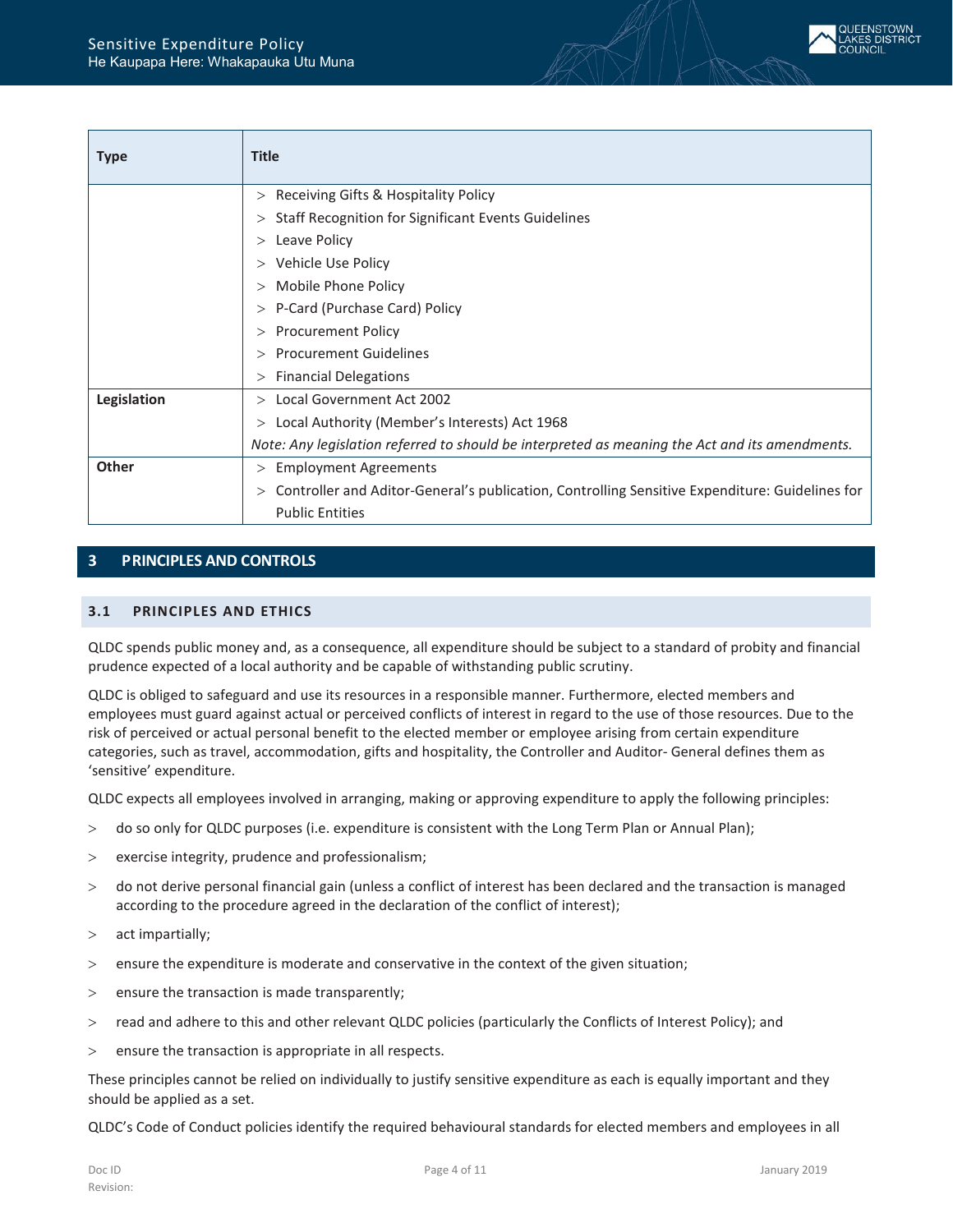areas of their work. The above principles and QLDC policies should be applied comprehensively (i.e. no single principle or policy should be excluded).

During the budget setting process, senior managers should consider under which circumstances within their cost centre(s) and at which levels, sensitive expenditure should be provided for.

# <span id="page-4-0"></span>**3.2 DECIDING WHEN SENSITIVE EXPENDITURE IS APPROPRIATE**

In deciding what appropriate sensitive expenditure is, elected members and employees need to take account of both individual transactions and the total value of sensitive expenditure.

Even when sensitive expenditure decisions can be justified at the item level, the combined amount spent on a category of expenditure may be such that, when viewed in total, QLDC could be considered extravagant or wasteful.

# <span id="page-4-1"></span>**3.3 RESPONSIBILITIES OF THE MAYOR, COUNCILLORS AND GENERAL MANAGERS**

Overall responsibility for this policy rests with the Mayor, Councillors and the Executive Leadership Team (ELT). This group must make it clear to employees what is and is not 'acceptable sensitive expenditure' and model those behaviours to the highest standard.

# <span id="page-4-2"></span>**3.4 CONTROLS AND JUDGEMENT**

In the absence of a specific rule for a given situation, the Mayor, Councillors and ELT are expected to exercise good judgement by taking the principles in this policy into account in the context of the given situation.

The Mayor, Councillors and ELT are required to ensure transparency in both sensitive expenditure and remuneration systems, to avoid any trade- off between the two. Items of expenditure that may not be justified under the principles of this policy should not be included as part of an employee's remuneration for the purposes of avoiding scrutiny against sensitive expenditure principles.

## <span id="page-4-3"></span>**3.5 GENERAL CONTROLS**

All expense claims must be submitted promptly after the expenditure is incurred. Except in exceptional circumstances, this means within one month.

Sensitive expenditure will only be reimbursed if it is deemed to be reasonable, actual and has been incurred directly in relation to QLDC business.

Valid, original GST compliant invoices/receipts and other supporting documentation must be maintained/submitted for all sensitive expenditure. Credit card statements and EFTPOS receipts do not constitute adequate documentation for reimbursement.

All expense claims must clearly state the business purpose of the expenditure where it is not clear from the supplier documentation supporting the claim.

All expense claims for minor expenditure (<\$50) must document the date, amount, description, and purpose when receipts are not available.

## <span id="page-4-4"></span>**3.6 APPROVAL OF SENSITIVE EXPENDITURE**

Approval of sensitive expenditure must:

- > only be given where the person approving the expenditure is satisfied that a justified business purpose and other principles have been adequately met as outlined in section 3.1;
- > be given before the expenditure is incurred, wherever practical;
- $>$  be made strictly within delegated authority;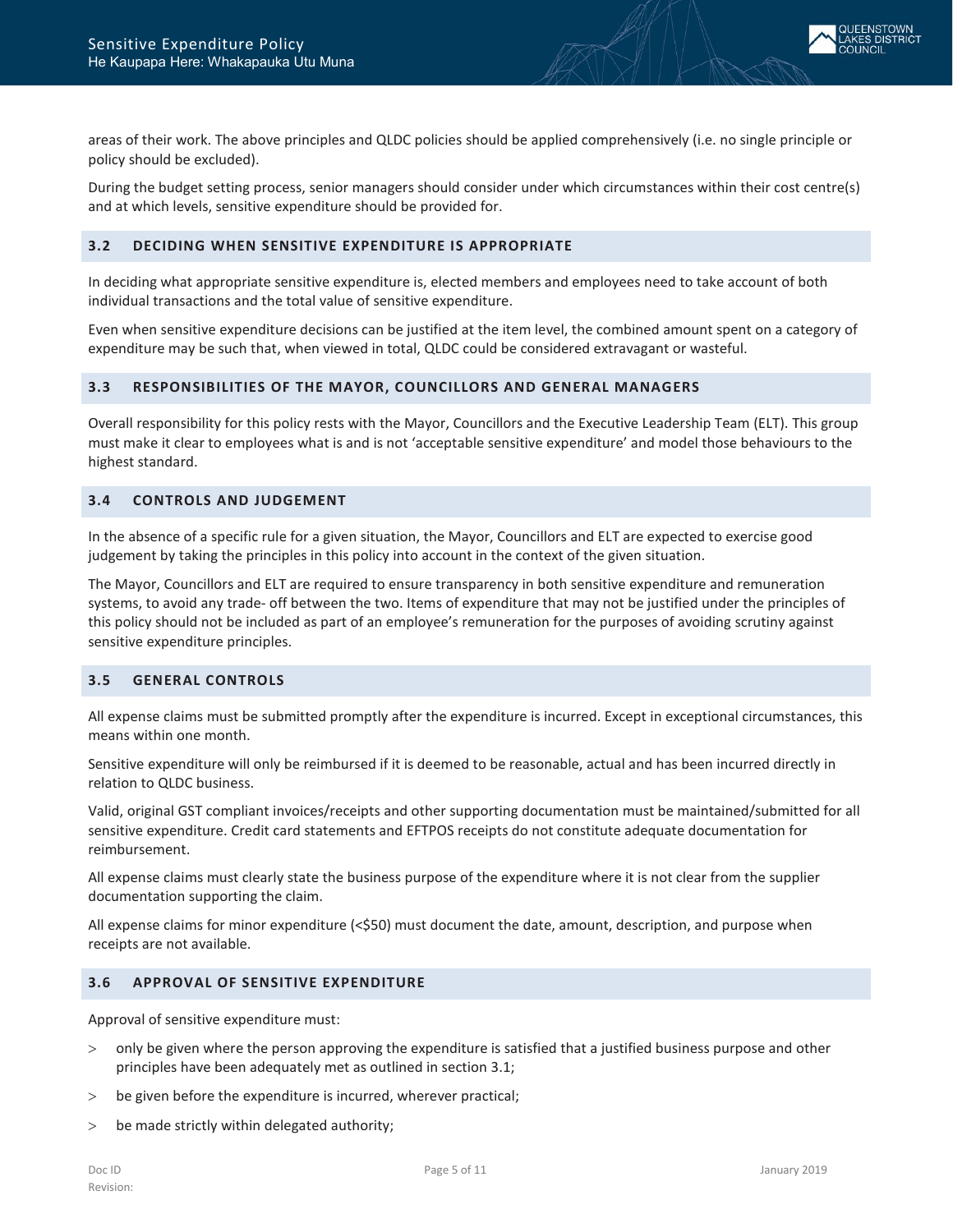

> be given by a person senior to the person who will benefit or might be perceived to benefit from the expenditure, wherever practical.

Expenditure which is incurred (but not explicitly approved by Council) by elected members will be reviewed by the General Manager – Finance, Legal & Regulatory or General Manager – Corporate Services for compliance with this policy.

Expenditure by the Mayor which is incurred (but not explicitly approved by Council) will be reviewed by the General Manager – Finance, Legal & Regulatory or General Manager – Corporate Services for compliance with this policy.

In the case of ELT, the "one up" principle must be applied to the maximum extent possible. In the case of the Chief Executive, approval is required from the Mayor or chair of the Audit, Finance and Risk Committee.

## <span id="page-5-0"></span>**3.7 REVIEW OF SENSITIVE EXPENDITURE**

Sensitive expenditure is a standing agenda item for the Audit, Finance and Risk Committee. The Financial Controller will review sensitive expenditure and will report any instances of non-compliance with this policy to the Audit, Finance and Risk Committee.

# <span id="page-5-1"></span>**4 SPECIFIC AREAS OF EXPENDITURE**

#### <span id="page-5-2"></span>**4.1 QLDC PURCHASE CARDS**

If an employee has been issued a purchase card they may, for QLDC's business purpose, use the card at stores, over the phone and over the internet to purchase items <\$500 or within the specified monthly limit (unique to each card).

The purchase card and the card details, such as card number and expiry date, are to be stored securely.

The use of the card is restricted to the employee assigned to its use.

Purchase cardholders need to operate within the P-Card policy which is made available when a purchase card is issued. This outlines QLDC's internal rules around the use and processing of purchase cards.

Should the purchase card be lost or misplaced, Finance is to be contacted as soon as possible so that the card can be cancelled and a replacement sought.

# <span id="page-5-3"></span>**FLEET FUEL CARDS**

Fuel cards are provided in each QLDC-owned/leased vehicle for the purpose of refuelling the fleet vehicle. When purchasing fuel at designated service stations, the driver must provide the station attendant with the current odometer reading.

<span id="page-5-4"></span>The person in the Corporate team responsible for fleet management is to check monthly invoices for compliance.

# <span id="page-5-5"></span>**4.2 TRAVEL AND ACCOMMODATION**

## **GENERAL**

Elected members and employees may need to incur travel and accommodation costs while conducting legitimate QLDC business elsewhere in New Zealand or overseas. Expenditure should be economical and efficient, having regard to purpose, distance, time, urgency and personal health, security and safety considerations.

Domestic travel should be undertaken in a cost effective, practical and efficient manner. For example, travel to Invercargill or Dunedin is most efficient by car, preferably a QLDC fleet vehicle. Travel to Christchurch or the North Island will usually be by air utilising an All of Government contracted supplier, e.g. Air NZ.

In assessing the best method of travel, consideration should be given to distance, timetable constraints, urgency, personal health, security and safety.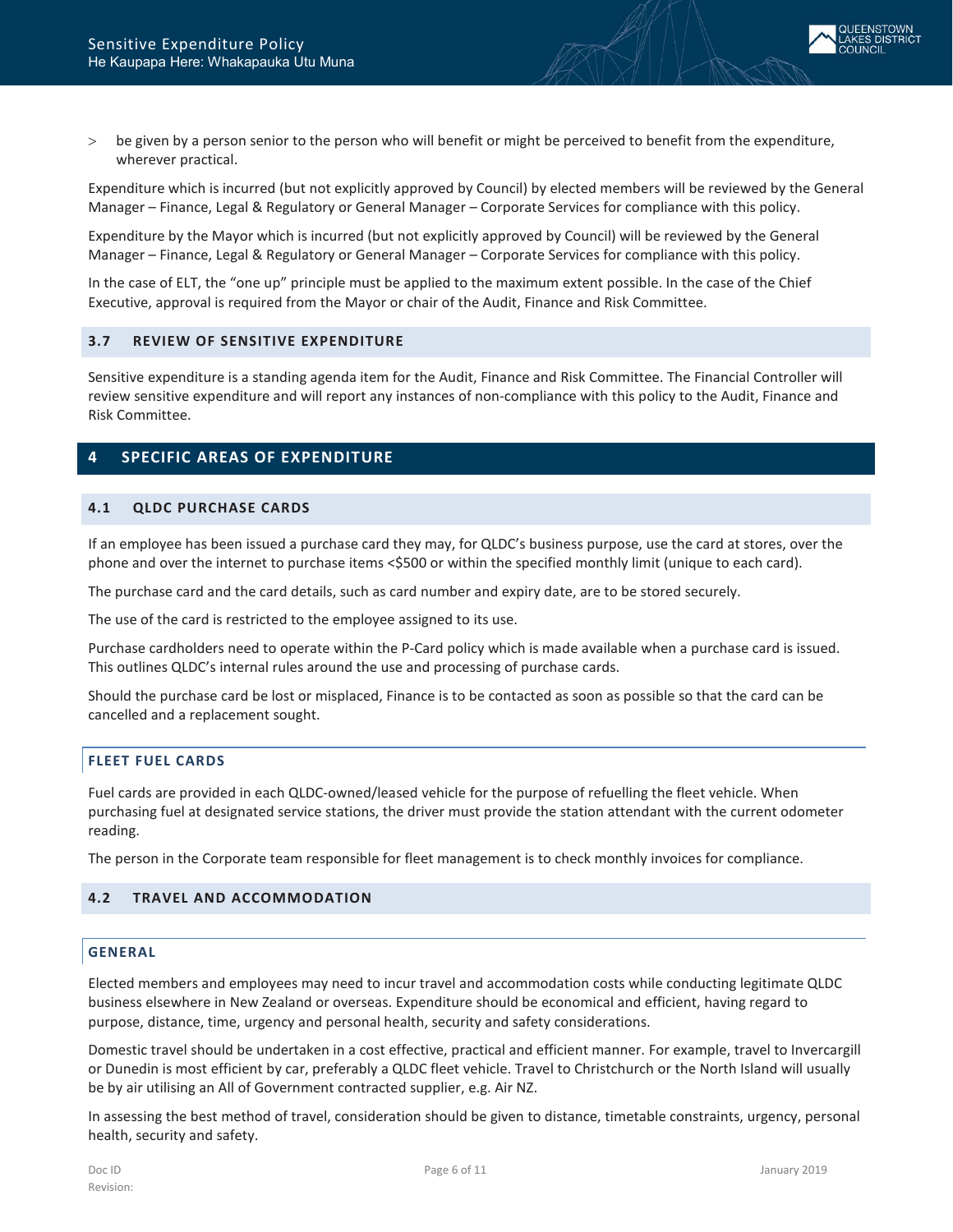

Any fines (parking or traffic offences) incurred in using motor vehicles are the responsibility of the driver, not QLDC. This clause does not include any offences in relation to Warrant of Fitness or registration of QLDC fleet vehicles.

The use of communication technology (e.g. cell phones, telephones, email and internet access) should be moderate. Reasonable private use to clear email and communicate with family members, while travelling on QLDC business, is permitted.

Employees will generally be permitted to take annual leave in conjunction with QLDC business as long as the annual leave is incidental to the travel. In other words, there must be a clear business purpose for the travel and this is the primary reason for the travel. QLDC will not fund any costs associated with private travel or annual leave (other than use of accumulated annual leave for employees).

Elected members, General Managers and other employees, with the express approval of the Mayor, Chief Executive or General Manager respectively, may undertake private travel (extended travel) before, during or at the end of QLDC travel, provided there is no additional cost to QLDC and the private travel is only incidental to the business purpose of the travel.

QLDC will not reimburse elected members or employees for tipping while they are on business in New Zealand. QLDC will reimburse elected members and employees for moderate tipping during international travel only in places where tipping is local practice.

As a general principle, the travel cost of accompanying spouses, partners or other family members is a personal expense and will not be reimbursed by QLDC.

## PRIVATE VEHICLE

Generally, QLDC will not pay for travel by private motor vehicle where travel by other means is more practical and cost effective, such as use of a QLDC fleet vehicle.

Where the use of a private vehicle is approved for QLDC business, the employee must ensure they have appropriate insurance cover for the vehicle while it is being used on QLDC business. Any fines (parking or traffic offences) incurred while using a private vehicle on QLDC business are the responsibility of the driver.

<span id="page-6-0"></span>Reimbursement for the use of private vehicles will be in accordance with the Staff Expenses policy.

# **AIR TRAVEL**

## GENERAL

To the extent practicable, air travel is to be booked well ahead of the actual travel date, so the expenditure is as costeffective as reasonably possible.

All air travel shall be booked through an All of Government contracted supplier, e.g. Air NZ, via the appropriate administration support. This ensures that competitive prices are obtained.

Discounted economy or economy class (or a discount airline if applicable) is to be the first choice for journeys where the uninterrupted flight time is five (5) hours or less. QLDC will generally only accept an upgrade to business class if there is:

- > no additional cost to QLDC; or
- > the cost was covered by the person travelling; or
- > where the distance or hours travelled, work schedule on arrival, or personal health, safety or security reasons make business class reasonable.

Under no circumstances will a person be authorised to travel first class.

Stopovers**:** The cost of stopovers will only be reimbursed where they are pre- approved and have a clear business purpose.

Airline Loyalty Rewards: The person travelling by air will be permitted to accrue air points as long as there is no financial cost to QLDC. In considering this matter, attention will be paid to timetabling, personal health, safety and security considerations.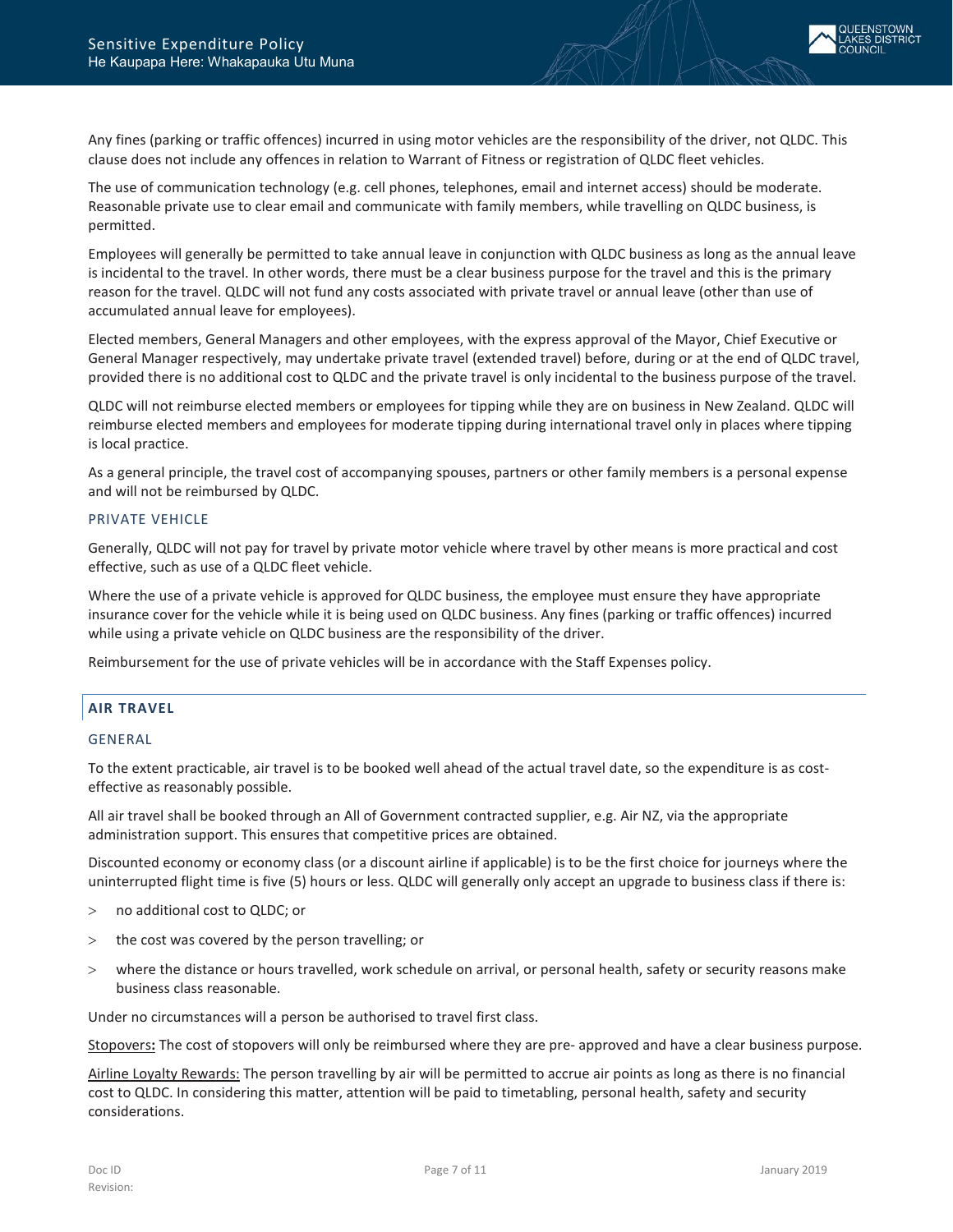

Loyalty rewards from air points (or other loyalty schemes) accruing to elected members or employees carrying out their official duties may remain with the relevant elected member or employee provided the use of airlines supplying air points does not result in QLDC incurring additional costs.

### INTERNATIONAL TRAVEL

Any proposed international travel on QLDC business, or for training or personal development of the Chief Executive at the cost of QLDC, must receive prior approval from the Council including details of estimated cost and the expected benefit to the organisation and its ratepayers.

This policy does not apply to international travel undertaken for the purposes of training and personal development of employees (other than the Chief Executive), as long as the travel has been approved by the Chief Executive and the overall cost has been approved through the Annual Plan or Long-Term Plan process.

Any person travelling internationally on QLDC business must provide a report to the Mayor or Chief Executive upon their return detailing the benefits of the trip.

#### <span id="page-7-0"></span>**MEALS AND ACCOMMODATION**

## ELECTED MEMBERS AND EMPLOYEES

To the extent practicable, accommodation is to be booked well ahead of the actual travel date, so the expenditure is the most cost-effective possible. This must take into account the location of the accommodation relative to the event, the standard of the accommodation (which should be modest) and security issues. The use of "5 star" or "luxury" accommodation requires the express approval of the Chief Executive.

Wherever possible, use is to be made of QLDC's preferred suppliers and negotiated corporate rates. Where any employee chooses to stay in private accommodation, reimbursement will be made directly to the hosts.

Meal costs and minor incidentals incurred by elected members and employees will be met on a fixed per diem basis of \$65/day. Where breakfast or dinner is included as part of the accommodation cost, the fixed per diem will be reduced by approximately \$20/meal in accordance with the Travel Expenses Reimbursement policy.

Other costs, such as parking, taxis etc. will be met on an "actual and reasonable" basis on production of receipts.

Accommodation check out times must be observed and QLDC will not meet any additional costs as a result of the employee failing to check out on time except in the case of extenuating circumstances.

## <span id="page-7-1"></span>**RENTAL CARS AND TAXIS**

Rental cars are only to be used if it is impracticable or uneconomic to use a QLDC fleet vehicle. QLDC requires that the most economical type and size of rental car be used, consistent with the requirements of the trip. Any fines (parking or traffic offences) incurred while using a rental vehicle are the responsibility of the driver.

QLDC expects the use of taxis to be moderate, conservative and cost effective relative to other transport options. Wherever practicable, shuttle, train or bus services are to be used in lieu of taxis.

## <span id="page-7-2"></span>**4.3 ENTERTAINMENT AND HOSPITALITY**

Entertainment and hospitality can cover a range of items from tea, coffee and biscuits to meals and alcohol.

All principles outlined in section 3.1 should be applied to this category of expenditure.

All entertainment and hospitality expenditure must be pre-approved by a member of ELT where practical and always supported by clear documentation. This documentation must identify the date, venue, costs, recipients and benefits derived and/or reasons for the event. The most senior person present (with delegated authority) should approve and confirm the expenditure as being appropriate. Refer also to QLDC's Receiving Gifts and Hospitality policy an[d Staff](http://intranet/HR/Documents/QLDC%20forms/Staff%20Recognition%20for%20Significant%20Events%20Guideline.pdf)  [Recognition for Significant](http://intranet/HR/Documents/QLDC%20forms/Staff%20Recognition%20for%20Significant%20Events%20Guideline.pdf) [Events Guidelines.](http://intranet/HR/Documents/QLDC%20forms/Staff%20Recognition%20for%20Significant%20Events%20Guideline.pdf)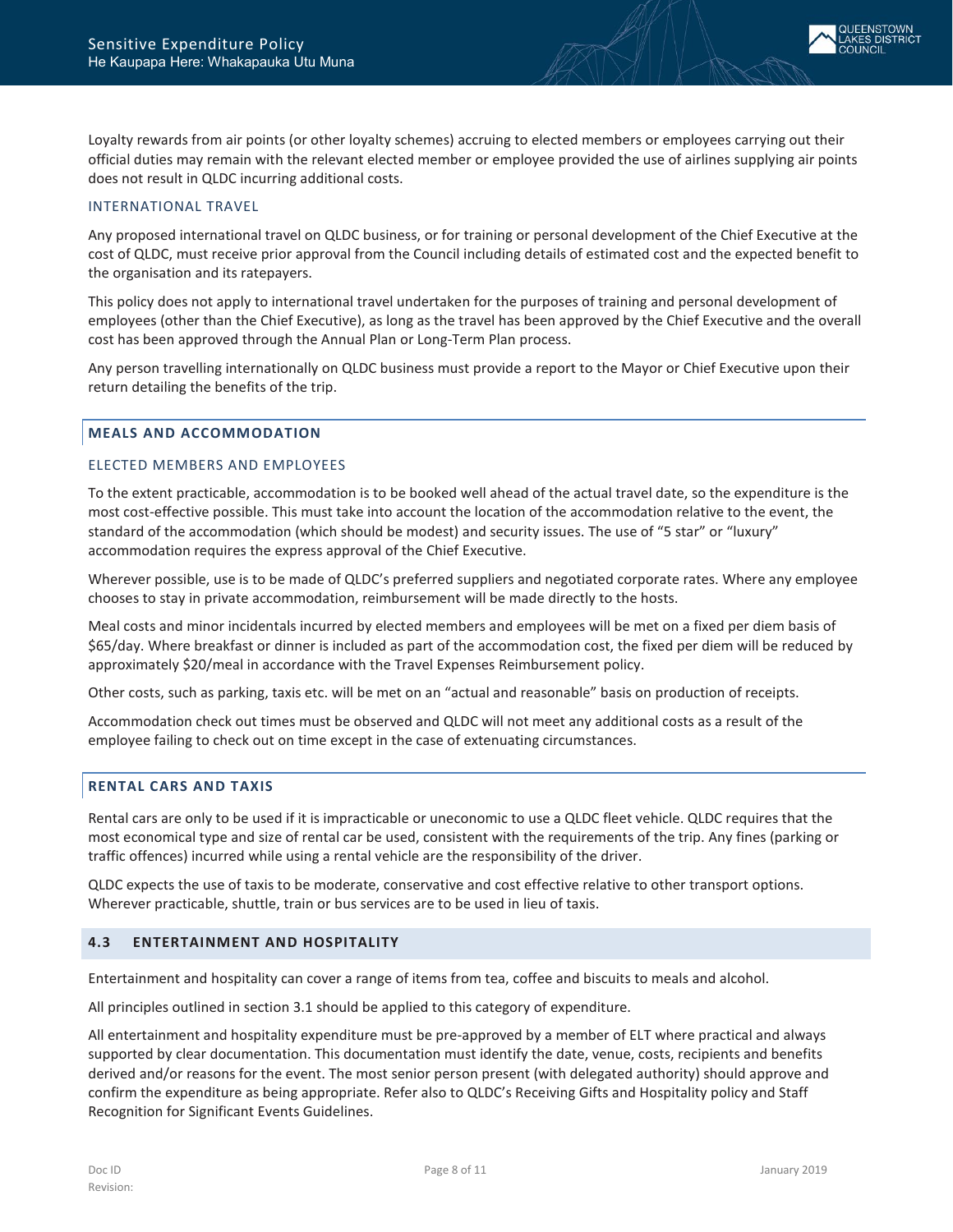

# <span id="page-8-1"></span><span id="page-8-0"></span>**4.4 GOODS AND SERVICES EXPENDITURE**

## **DISPOSAL OF SURPLUS ASSETS**

Without the express prior approval of Council, no surplus assets with a market value of more than \$500 per item will be sold directly to elected members, employees, or friends or acquaintances of elected members or employees. In any event, the sale of surplus assets must:

- > Maximise the return to QLDC; and
- <span id="page-8-2"></span>> Be sold at no less than the market value determined by an appropriate valuation.

#### **LOYALTY REWARD SCHEME BENEFITS/ PRIZES**

Except in the cases of airline loyalty rewards and fuel loyalty schemes such as Fly Buys etc., QLDC treats loyalty rewards accruing to employees carrying out their official duties as the property of QLDC.

Where a reward/prize is obtained by chance and without inducement, it may be retained by the individual otherwise it will be the property of QLDC. Generally, prizes received from a free competition entry obtained while undertaking QLDC business are also considered a loyalty or reward scheme for the purposes of the QLDC policy. Exceptions are prizes received from competitions at training or conference events or through membership of professional bodies which are treated as the property of the individual.

In situations where receiving a prize or loyalty reward could be perceived as inappropriate, even if QLDC rather than the individual would benefit from it, QLDC expects the prize or reward to be declined.

<span id="page-8-3"></span>Refer also to QLDC's Receiving Gifts & Hospitality policy for further information on receiving gifts.

# **PRIVATE USE OF QLDC ASSETS**

#### GENERAL

Any physical item owned, leased or borrowed by QLDC is considered an asset for the purpose of this policy. This includes photocopiers, telephones, laptops, tablets, cell phones, cameras, means of accessing the internet, vehicles, equipment and stationery.

The cost to QLDC of personal use of any asset will be recovered wherever possible, unless it is impractical or uneconomic to separately identify those costs.

Personal use of photocopiers is permitted in limited circumstances. Such use should be restricted to lunchtime or after work when the copiers are not so busy.

Personal use of telephones is permitted in limited circumstances. Details of personal toll calls made by employees on QLDC phones are to be provided to Finance [\(accounts@qldc.govt.nz\)](mailto:accounts@qldc.govt.nz) and the employee will be advised of the cost of the call for reimbursement to QLDC.

Payment for personal photocopies and toll calls must be made to Customer Services.

Personal use of other assets will only be permitted in limited circumstances and prior approval must be obtained from the manager or supervisor.

The use of QLDC assets in any private business that any elected member or employee may operate is strictly prohibited.

#### QLDC FLEET VEHICLES

QLDC fleet vehicles (except those provided explicitly under an Employment Agreement) are not available for private use. Full details on the provision of and use of QLDC fleet vehicles are contained in QLDC's Vehicle Use policy.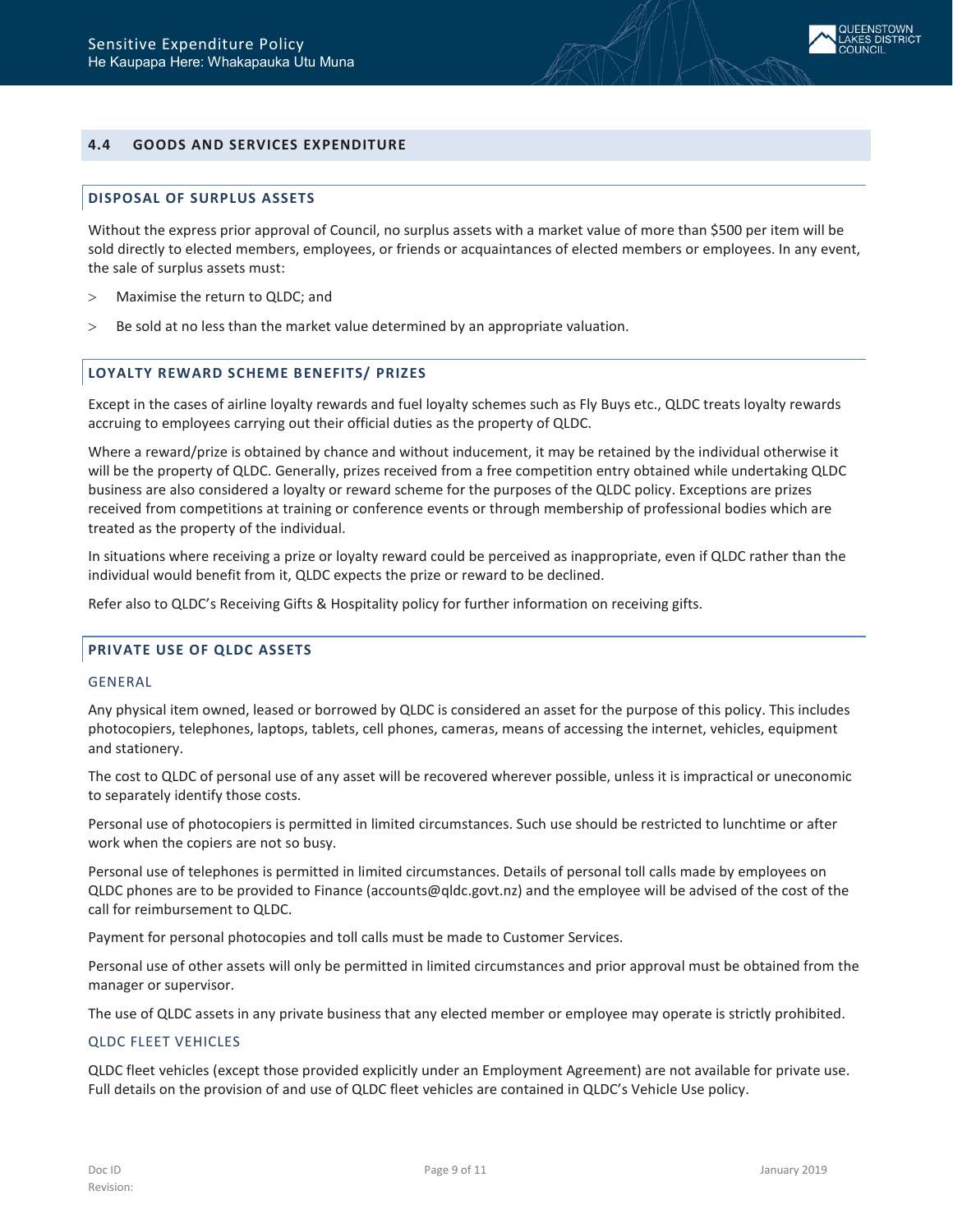

# <span id="page-9-0"></span>**PRIVATE USE OF QLDC SUPPLIERS**

QLDC does not generally support the private use of QLDC suppliers by employees, but recognises that employees may wish to utilise such suppliers. Employees are to exercise moderation in their use of any preferential access to goods or services through a QLDC supplier.

<span id="page-9-1"></span>Employees must not put private purchases on QLDC suppliers accounts.

# **QLDC USE OF PRIVATE ASSETS1**

QLDC may decide that reimbursing employees for use of private assets is appropriate for reasons such as cost, convenience or availability. QLDC may also decide to do this in circumstances where it would not fully use an asset of the same type if it acquired it directly. Examples include private motor vehicles, private cell phones and private computers.

Pre-approval by the Chief Executive or General Manager is required. In assessing the request, the Chief Executive or General Manager will pay particular attention to the principles of a justified business purpose and preserving impartiality and integrity.

<span id="page-9-2"></span>Employees must not approve or administer payments to themselves for QLDC's use of their private assets.

## <span id="page-9-3"></span>**4.5 EMPLOYEE SUPPORT, WELLBEING AND WELFARE EXPENDITURE**

#### **CLOTHING**

Other than official uniforms and health and safety related clothing, elected members or employees will not be clothed at QLDC's expense when they are engaged in a normal business activity.

# <span id="page-9-4"></span>**CARE OF DEPENDANTS**

The Chief Executive or a General Manager may authorise in exceptional circumstances the reimbursement of actual and reasonable costs in relation to the care of dependants. Some possible examples are when the employee is unexpectedly required to perform additional duties at very short notice, or a dependant unexpectedly requires additional care that the employee cannot provide because of the essential nature of their duties at the time. In all other instances care of dependants is to be treated as a personal and private expense of the employee.

## <span id="page-9-5"></span>**FINANCING STAFF ENGAGEMENT ACTIVITIES**

QLDC may make a prudent and reasonable monetary contribution to The Family. The contribution may be in the form of an all-purpose grant towards the annual budget, or it may be a grant or subsidy for a specific event or item.

#### <span id="page-9-6"></span>**FINANCING SOCIAL CLUB ACTIVITIES**

\_\_\_\_\_\_\_\_\_\_\_\_\_\_\_\_\_\_\_\_\_\_\_\_\_\_

QLDC may make a prudent and reasonable monetary contribution to the staff social club. The contribution may be in the form of an all-purpose grant towards the club's annual budget, or it may be a grant or subsidy for a specific event or item.

#### <span id="page-9-7"></span>**FAREWELLS, LONG SERVICE AND RETIREMENTS**

Expenditure on farewells, long service and retirements includes spending on functions, gifts and other items and should not be extravagant or inappropriate to the occasion. Refer to QLDC's [Staff Recognition for](http://intranet/HR/Documents/QLDC%20forms/Staff%20Recognition%20for%20Significant%20Events%20Guideline.pdf) [Significant Events Guidelines.](http://intranet/HR/Documents/QLDC%20forms/Staff%20Recognition%20for%20Significant%20Events%20Guideline.pdf)

 $1$  The main issue associated with QLDC's use of private assets is to avoid QLDC paying or reimbursing amounts that inappropriately benefit the provider of those assets (or could create any perception to the same effect).